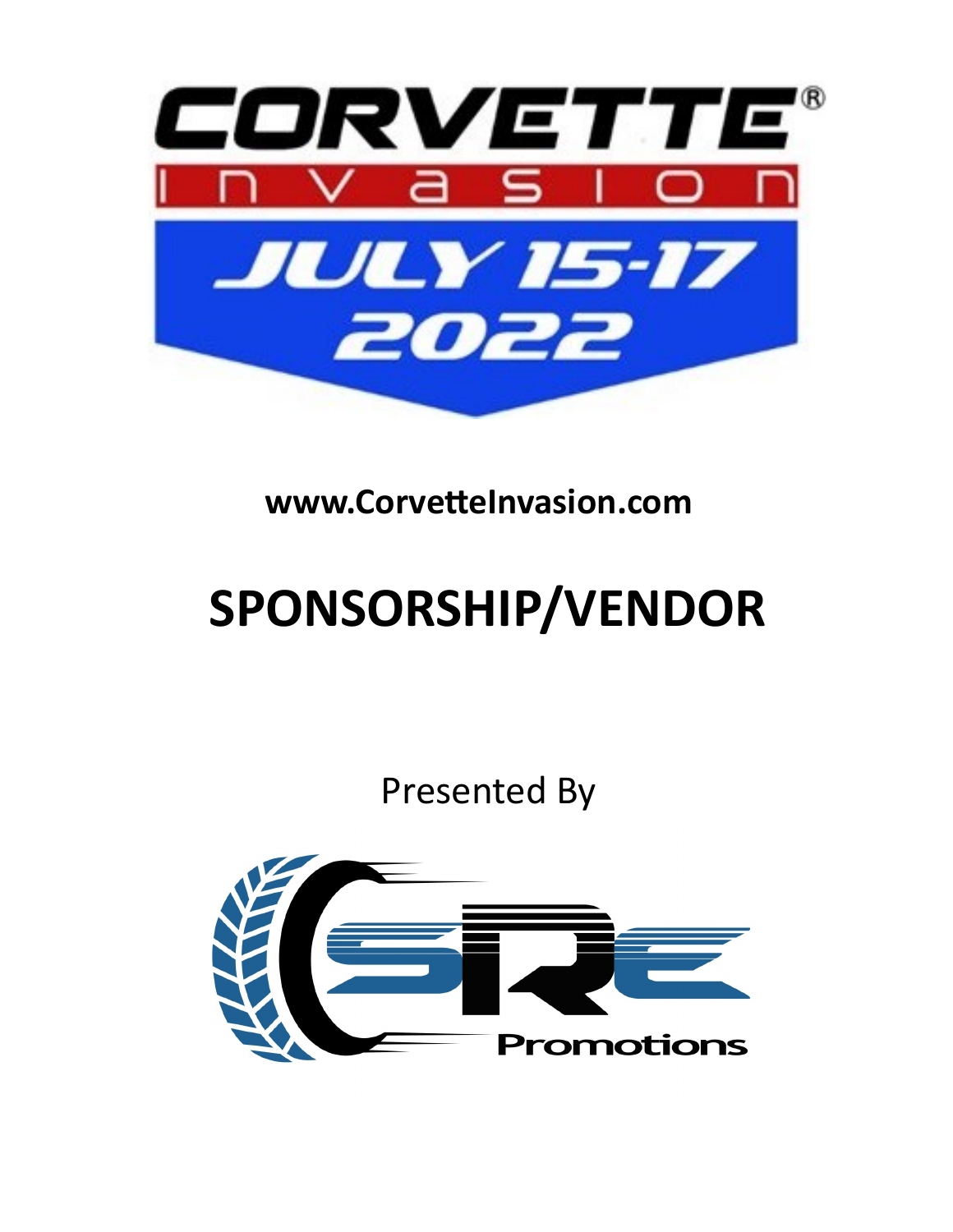

#### WHAT IS THE CORVETTE INVASION?

*The Corvette Invasion started in Austin, Texas in 2013. It all began when Steve Pond of Houston contacted Shawn Jones of Austin and discussed getting their corvette clubs together for dinner. Shawn organized the event at the local restaurant on Lake Travis. What started out as a couple of clubs getting together, quickly grew to a large event including over 300 Corvettes owners coming out and showing their support. In only a few years, the event has tripled in size and continues to grow making this the Largest Corvette Car Show in Texas!*

*This year we plan to INVADE the City of Bastrop Texas where we will have hundreds of Corvette owners from all across the United States, Vendors, Live Music, and Guest Speakers.* 

*Vendors will be in Convention Center on Friday and Saturday. Then on Sunday we will have a large Corvette caravan to the Circuit of the Americas, there we will INVADE the Cars and Coffee event before we do parade laps on the only F1 track in the Country*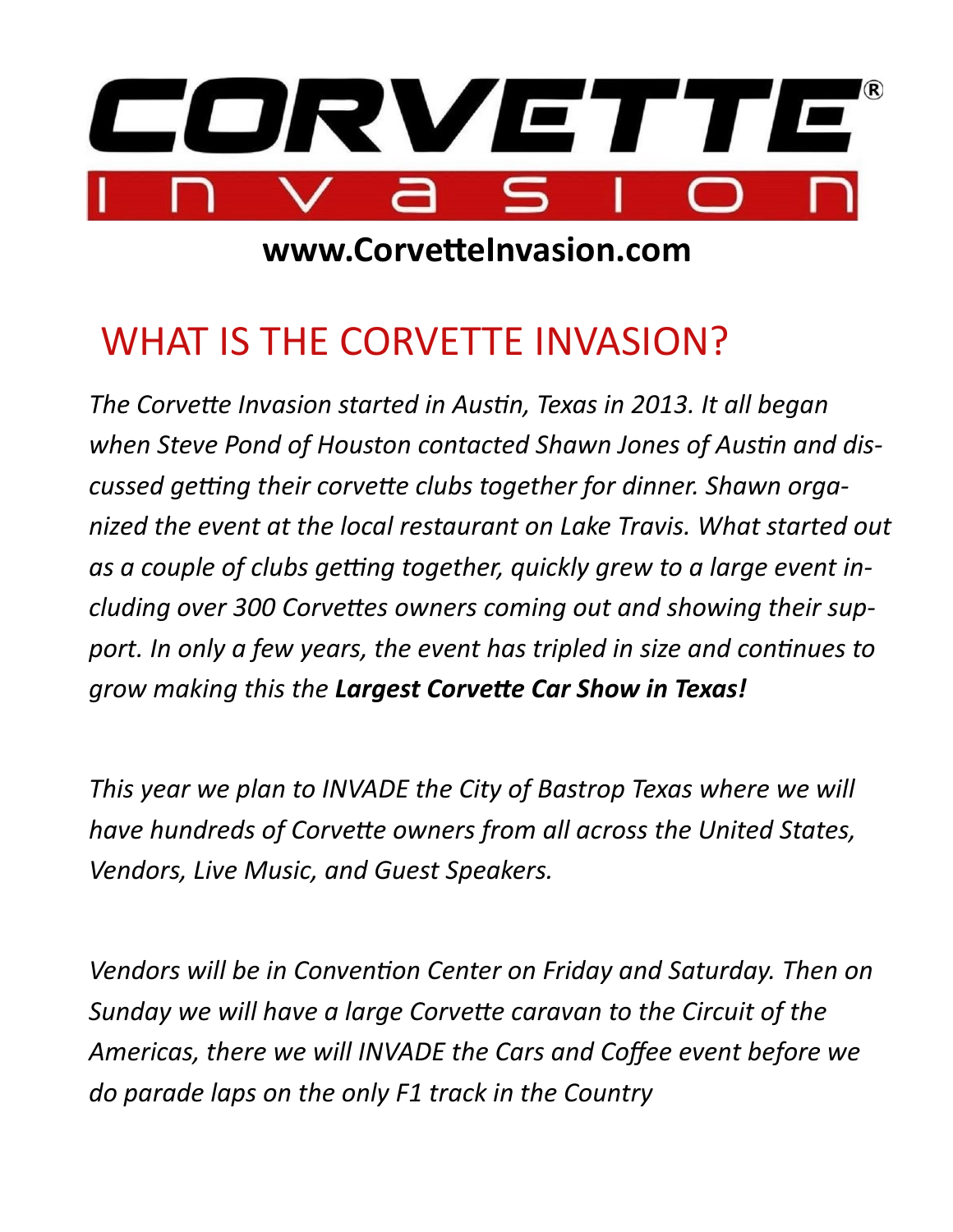

## VENDORS

- **Vendors (Indoor) 2 Days**
- \$350 for 10x10
- \$450 includes electricity
- *Food Vendors are limited and prices may vary*
- \$600 for 10x20 (Indoor) 2 Days
- \$700 includes electricity
- **Vendors (Outdoor) 1 Day**
- \$250 No electricity provided (Saturday Only)
	- DEADLINE for Vendor Space is May 31, 2022 Photos of Booth and Products must be submitted for approval
	- *All Indoor Vendors will be able to setup on Friday and Saturday Bastrop Convention Center 1408 Chestnut St Bastrop, Texas 78602*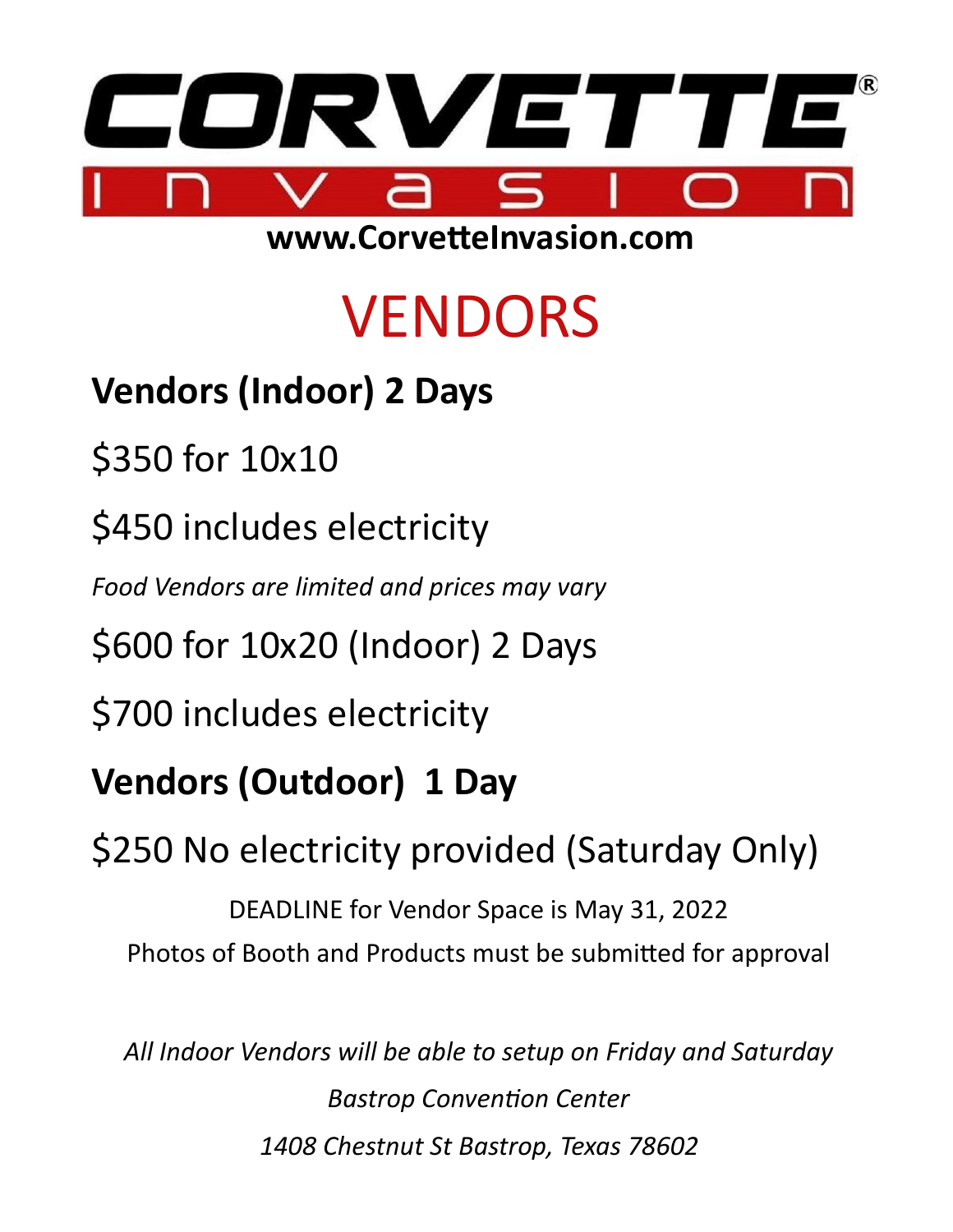

# SPONSORSHIPS

**Package Includes:**

\$2500 Sponsors (One Level)

- Mentioned on All Banners and Flyers
- Listed on Website
- Social Media
- Event T-shirts
- Prime Indoor Booth Space
- Min of (5) PA Announcements during event

*All Indoor Vendors will be able to setup on Friday and Saturday Bastrop Convention Center 1408 Chestnut St Bastrop, Texas 78602*